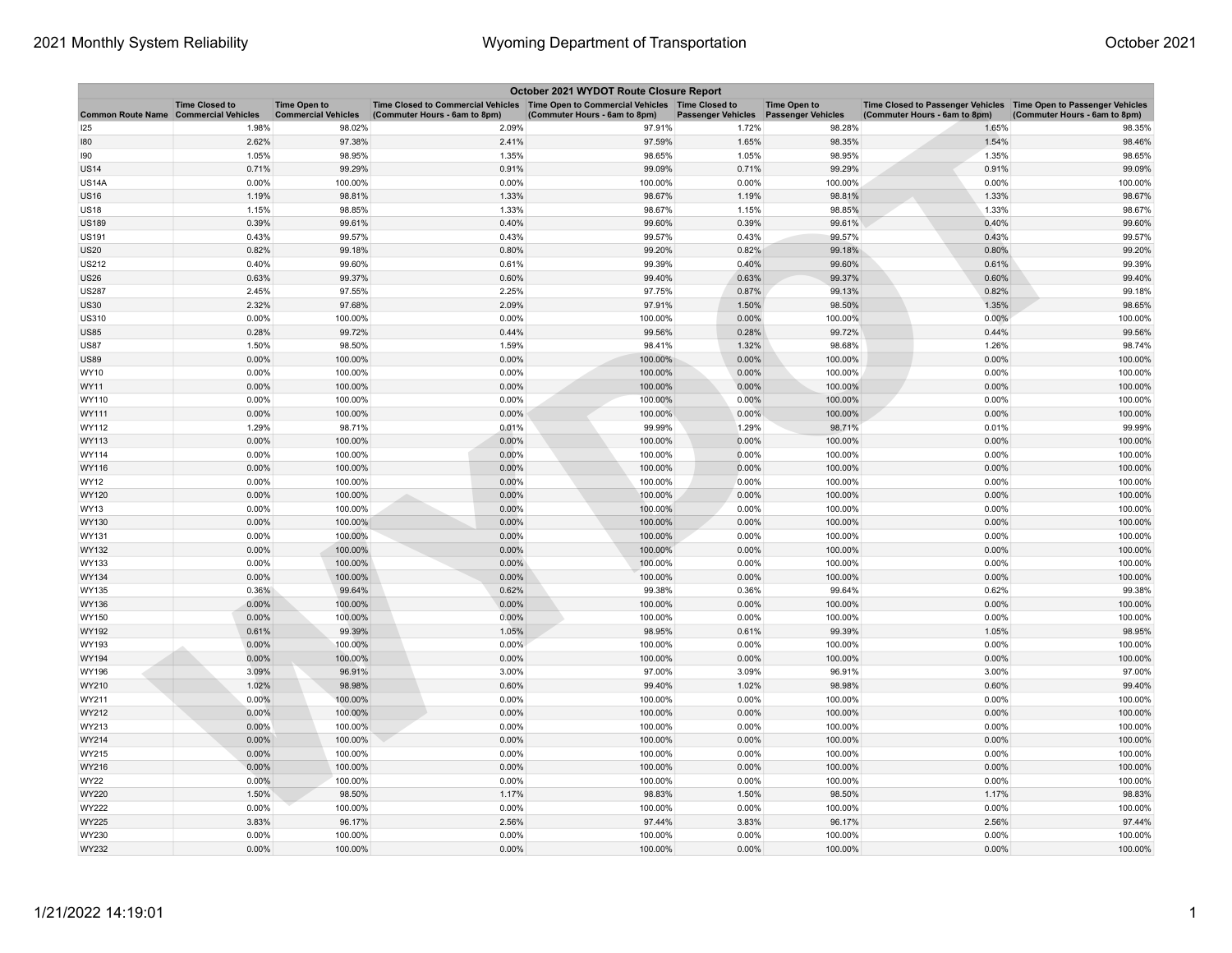| October 2021 WYDOT Route Closure Report |                                                     |                                                   |                                                                                                                       |                               |                           |                                                  |                                                                                                      |                               |  |
|-----------------------------------------|-----------------------------------------------------|---------------------------------------------------|-----------------------------------------------------------------------------------------------------------------------|-------------------------------|---------------------------|--------------------------------------------------|------------------------------------------------------------------------------------------------------|-------------------------------|--|
| <b>Common Route Name</b>                | <b>Time Closed to</b><br><b>Commercial Vehicles</b> | <b>Time Open to</b><br><b>Commercial Vehicles</b> | Time Closed to Commercial Vehicles  Time Open to Commercial Vehicles  Time Closed to<br>(Commuter Hours - 6am to 8pm) | (Commuter Hours - 6am to 8pm) | <b>Passenger Vehicles</b> | <b>Time Open to</b><br><b>Passenger Vehicles</b> | Time Closed to Passenger Vehicles   Time Open to Passenger Vehicles<br>(Commuter Hours - 6am to 8pm) | (Commuter Hours - 6am to 8pm) |  |
| WY233                                   | 0.00%                                               | 100.00%                                           | 0.00%                                                                                                                 | 100.00%                       | 0.00%                     | 100.00%                                          | 0.00%                                                                                                | 100.00%                       |  |
| WY235                                   | 0.00%                                               | 100.00%                                           | 0.00%                                                                                                                 | 100.00%                       | 0.00%                     | 100.00%                                          | 0.00%                                                                                                | 100.00%                       |  |
| WY236                                   | 0.00%                                               | 100.00%                                           | 0.00%                                                                                                                 | 100.00%                       | 0.00%                     | 100.00%                                          | 0.00%                                                                                                | 100.00%                       |  |
| WY237                                   | 0.00%                                               | 100.00%                                           | 0.00%                                                                                                                 | 100.00%                       | 0.00%                     | 100.00%                                          | 0.00%                                                                                                | 100.00%                       |  |
| WY238                                   | 0.00%                                               | 100.00%                                           | 0.00%                                                                                                                 | 100.00%                       | 0.00%                     | 100.00%                                          | 0.00%                                                                                                | 100.00%                       |  |
| WY239                                   | 0.00%                                               | 100.00%                                           | 0.00%                                                                                                                 | 100.00%                       | 0.00%                     | 100.00%                                          | 0.00%                                                                                                | 100.00%                       |  |
| WY24                                    | 0.00%                                               | 100.00%                                           | 0.00%                                                                                                                 | 100.00%                       | 0.00%                     | 100.00%                                          | 0.00%                                                                                                | 100.00%                       |  |
| WY240                                   | 0.00%                                               | 100.00%                                           | 0.00%                                                                                                                 | 100.00%                       | 0.00%                     | 100.00%                                          | 0.00%                                                                                                | 100.00%                       |  |
| WY251                                   | 1.56%                                               | 98.44%                                            | 2.68%                                                                                                                 | 97.32%                        | 1.56%                     | 98.44%                                           | 2.68%                                                                                                | 97.32%                        |  |
| WY257                                   | 0.00%                                               | 100.00%                                           | 0.00%                                                                                                                 | 100.00%                       | 0.00%                     | 100.00%                                          | 0.00%                                                                                                | 100.00%                       |  |
| WY258                                   | 1.70%                                               | 98.30%                                            | 1.41%                                                                                                                 | 98.59%                        | 0.00%                     | 100.00%                                          | 0.00%                                                                                                | 100.00%                       |  |
| WY259                                   | 0.00%                                               | 100.00%                                           | 0.00%                                                                                                                 | 100.00%                       | 0.00%                     | 100.00%                                          | 0.00%                                                                                                | 100.00%                       |  |
| WY270                                   | 3.43%                                               | 96.57%                                            | 3.04%                                                                                                                 | 96.96%                        | 3.43%                     | 96.57%                                           | 3.04%                                                                                                | 96.96%                        |  |
| WY28                                    | 2.57%                                               | 97.43%                                            | 4.12%                                                                                                                 | 95.88%                        | 1.40%                     | 98.60%                                           | 2.12%                                                                                                | 97.88%                        |  |
| WY296                                   | 0.00%                                               | 100.00%                                           | 0.00%                                                                                                                 | 100.00%                       | 0.00%                     | 100.00%                                          | 0.00%                                                                                                | 100.00%                       |  |
| WY313                                   | 0.00%                                               | 100.00%                                           | 0.00%                                                                                                                 | 100.00%                       | 0.00%                     | 100.00%                                          | 0.00%                                                                                                | 100.00%                       |  |
| WY320                                   | 0.00%                                               | 100.00%                                           | 0.00%                                                                                                                 | 100.00%                       | 0.00%                     | 100.00%                                          | 0.00%                                                                                                | 100.00%                       |  |
| WY321                                   | 0.00%                                               | 100.00%                                           | 0.00%                                                                                                                 | 100.00%                       | 0.00%                     | 100.00%                                          | 0.00%                                                                                                | 100.00%                       |  |
| WY331                                   | 0.00%                                               | 100.00%                                           | 0.00%                                                                                                                 | 100.00%                       | 0.00%                     | 100.00%                                          | 0.00%                                                                                                | 100.00%                       |  |
| WY335                                   | 0.00%                                               | 100.00%                                           | 0.00%                                                                                                                 | 100.00%                       | 0.00%                     | 100.00%                                          | 0.00%                                                                                                | 100.00%                       |  |
| WY336                                   | 0.00%                                               | 100.00%                                           | 0.00%                                                                                                                 | 100.00%                       | 0.00%                     | 100.00%                                          | 0.00%                                                                                                | 100.00%                       |  |
| WY338                                   | 0.00%                                               | 100.00%                                           | 0.00%                                                                                                                 | 100.00%                       | 0.00%                     | 100.00%                                          | 0.00%                                                                                                | 100.00%                       |  |
| WY34                                    | 1.22%                                               | 98.78%                                            | 0.93%                                                                                                                 | 99.07%                        | 1.22%                     | 98.78%                                           | 0.93%                                                                                                | 99.07%                        |  |
| WY340                                   | 0.00%                                               | 100.00%                                           | 0.00%                                                                                                                 | 100.00%                       | 0.00%                     | 100.00%                                          | 0.00%                                                                                                | 100.00%                       |  |
| WY343                                   | 0.00%                                               | 100.00%                                           | 0.00%                                                                                                                 | 100.00%                       | 0.00%                     | 100.00%                                          | 0.00%                                                                                                | 100.00%                       |  |
| WY345                                   | 0.00%                                               | 100.00%                                           | 0.00%                                                                                                                 | 100.00%                       | 0.00%                     | 100.00%                                          | 0.00%                                                                                                | 100.00%                       |  |
| WY350                                   | 0.00%                                               | 100.00%                                           | 0.00%                                                                                                                 | 100.00%                       | 0.00%                     | 100.00%                                          | 0.00%                                                                                                | 100.00%                       |  |
| WY351                                   | 0.00%                                               | 100.00%                                           | 0.00%                                                                                                                 | 100.00%                       | 0.00%                     | 100.00%                                          | 0.00%                                                                                                | 100.00%                       |  |
| WY352                                   | 0.00%                                               | 100.00%                                           | 0.00%                                                                                                                 | 100.00%                       | 0.00%                     | 100.00%                                          | 0.00%                                                                                                | 100.00%                       |  |
| WY353<br>WY371                          | 0.00%<br>0.00%                                      | 100.00%<br>100.00%                                | 0.00%<br>0.00%                                                                                                        | 100.00%<br>100.00%            | 0.00%<br>0.00%            | 100.00%<br>100.00%                               | 0.00%<br>0.00%                                                                                       | 100.00%<br>100.00%            |  |
|                                         | 0.00%                                               | 100.00%                                           | 0.00%                                                                                                                 |                               | 0.00%                     | 100.00%                                          | 0.00%                                                                                                | 100.00%                       |  |
| WY372<br>WY374                          | 0.00%                                               | 100.00%                                           | 0.00%                                                                                                                 | 100.00%<br>100.00%            | 0.00%                     | 100.00%                                          | 0.00%                                                                                                | 100.00%                       |  |
| WY387                                   | 2.54%                                               | 97.46%                                            | 2.83%                                                                                                                 | 97.17%                        | 2.54%                     | 97.46%                                           | 2.83%                                                                                                | 97.17%                        |  |
| WY390                                   | $0.00\%$                                            | 100.00%                                           | 0.00%                                                                                                                 | 100.00%                       | 0.00%                     | 100.00%                                          | 0.00%                                                                                                | 100.00%                       |  |
| WY410                                   | 0.00%                                               | 100.00%                                           | 0.00%                                                                                                                 | 100.00%                       | 0.00%                     | 100.00%                                          | 0.00%                                                                                                | 100.00%                       |  |
| WY411                                   | 0.00%                                               | 100.00%                                           | 0.00%                                                                                                                 | 100.00%                       | 0.00%                     | 100.00%                                          | 0.00%                                                                                                | 100.00%                       |  |
| WY412                                   | 0.00%                                               | 100.00%                                           | 0.00%                                                                                                                 | 100.00%                       | 0.00%                     | 100.00%                                          | 0.00%                                                                                                | 100.00%                       |  |
| WY414                                   | 0.00%                                               | 100.00%                                           | 0.00%                                                                                                                 | 100.00%                       | 0.00%                     | 100.00%                                          | 0.00%                                                                                                | 100.00%                       |  |
| WY430                                   | 2.47%                                               | 97.53%                                            | 1.92%                                                                                                                 | 98.08%                        | 2.47%                     | 97.53%                                           | 1.92%                                                                                                | 98.08%                        |  |
| WY431                                   | 0.00%                                               | 100.00%                                           | 0.00%                                                                                                                 | 100.00%                       | 0.00%                     | 100.00%                                          | 0.00%                                                                                                | 100.00%                       |  |
| WY450                                   | 1.02%                                               | 98.98%                                            | 1.62%                                                                                                                 | 98.38%                        | 1.02%                     | 98.98%                                           | 1.62%                                                                                                | 98.38%                        |  |
| WY487                                   | 0.00%                                               | 100.00%                                           | 0.00%                                                                                                                 | 100.00%                       | 0.00%                     | 100.00%                                          | 0.00%                                                                                                | 100.00%                       |  |
| <b>WY50</b>                             | 2.52%                                               | 97.48%                                            | 3.23%                                                                                                                 | 96.77%                        | 2.52%                     | 97.48%                                           | 3.23%                                                                                                | 96.77%                        |  |
| WY51                                    | 1.76%                                               | 98.24%                                            | 2.81%                                                                                                                 | 97.19%                        | 1.76%                     | 98.24%                                           | 2.81%                                                                                                | 97.19%                        |  |
| WY530                                   | 0.00%                                               | 100.00%                                           | 0.00%                                                                                                                 | 100.00%                       | 0.00%                     | 100.00%                                          | 0.00%                                                                                                | 100.00%                       |  |
| WY585                                   | 0.00%                                               | 100.00%                                           | 0.00%                                                                                                                 | 100.00%                       | 0.00%                     | 100.00%                                          | 0.00%                                                                                                | 100.00%                       |  |
| WY59                                    | 1.86%                                               | 98.14%                                            | 2.50%                                                                                                                 | 97.50%                        | 1.86%                     | 98.14%                                           | 2.50%                                                                                                | 97.50%                        |  |
| <b>WY70</b>                             | 0.00%                                               | 100.00%                                           | 0.00%                                                                                                                 | 100.00%                       | 0.00%                     | 100.00%                                          | 0.00%                                                                                                | 100.00%                       |  |
| WY71                                    | 0.00%                                               | 100.00%                                           | 0.00%                                                                                                                 | 100.00%                       | 0.00%                     | 100.00%                                          | 0.00%                                                                                                | 100.00%                       |  |
| WY72                                    | 0.00%                                               | 100.00%                                           | 0.00%                                                                                                                 | 100.00%                       | 0.00%                     | 100.00%                                          | 0.00%                                                                                                | 100.00%                       |  |
| <b>WY77</b>                             | 0.00%                                               | 100.00%                                           | 0.00%                                                                                                                 | 100.00%                       | 0.00%                     | 100.00%                                          | 0.00%                                                                                                | 100.00%                       |  |
| WY789                                   | 0.33%                                               | 99.67%                                            | 0.34%                                                                                                                 | 99.66%                        | 0.33%                     | 99.67%                                           | 0.34%                                                                                                | 99.66%                        |  |
| <b>WY89</b>                             | 0.00%                                               | 100.00%                                           | 0.00%                                                                                                                 | 100.00%                       | 0.00%                     | 100.00%                                          | 0.00%                                                                                                | 100.00%                       |  |